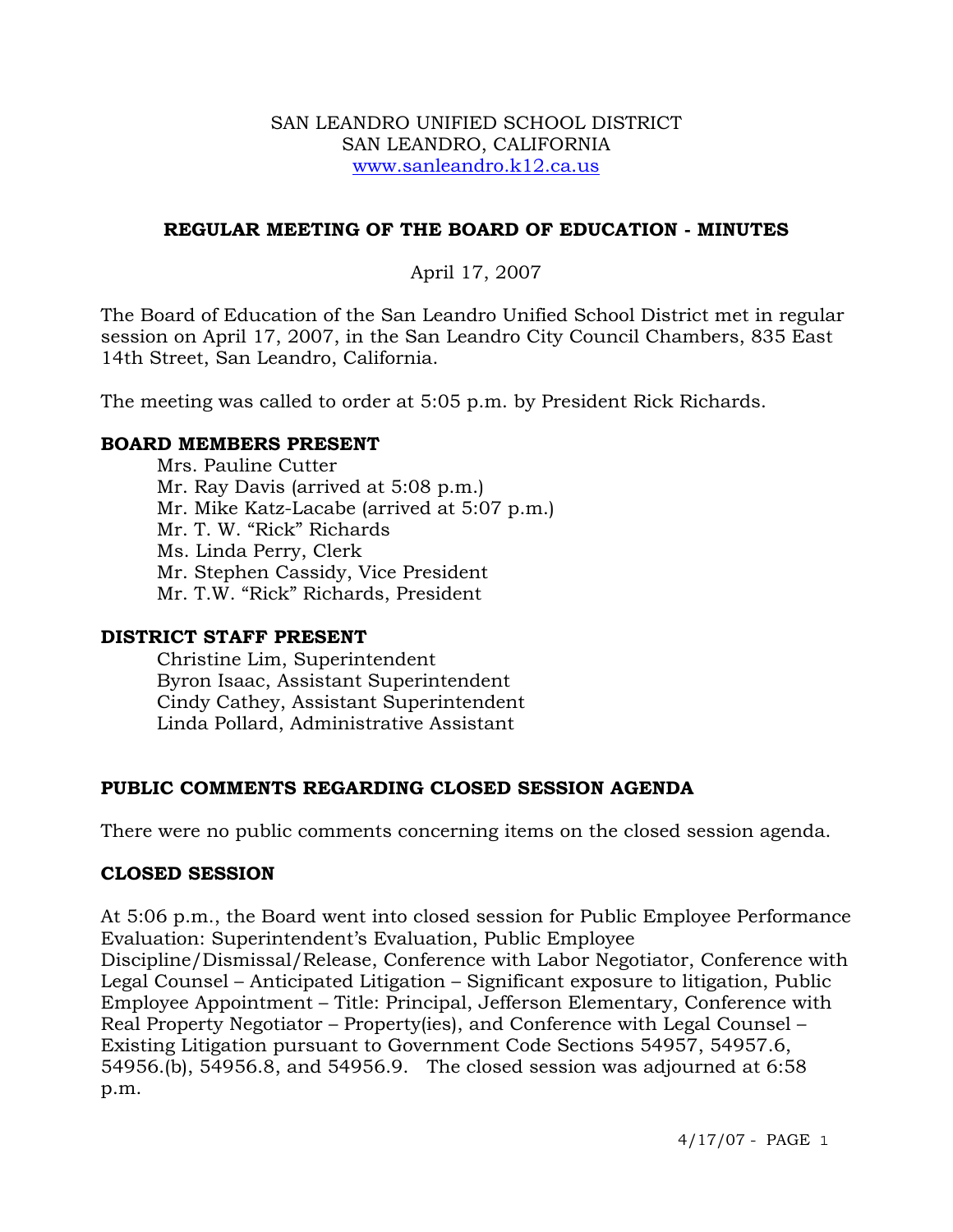The Board returned to open session at 7:06 p.m. with the Pledge of Allegiance to the Flag led by Todd Peterson, Athletic Director at San Leandro High School. President Richards said the Board had been in closed session and had taken the following action:

- On a motion made by Mr. Cassidy and seconded by Mr. Katz, the Board granted the Superintendent the authority to act on its behalf with regards to Case #2006100664 by a 5-2 vote. Trustees Davis and Perry voting no.
- On a motion made by Mr. Davis and seconded by Mrs. Cutter, the Board appointed Ruben Aurelio as Principal of Jefferson Elementary School by a 7- 0 vote.

# **APPROVAL OF AGENDA**

On a motion made by Mrs. Cutter and seconded by Mr. Davis, the Board approved the agenda for the regular meeting of April 17, 2007, by a 7-0 vote.

**REPORTS** Parks & Recreation Commission Report: There was no report

### **PRESENTATIONS**

The Board of Education recognized Todd Peterson, Athletic Director, and the following San Leandro High School winter sports' coaching staff and athletics:

Boys' Wrestling – Steve Stewart, Head Coach; David Jagoda, Assistant Coach

 On to State Championships Mark Acosta Garrett Liang Duy Tran

Varsity Girls' Basketball – Justin Mincey, Coach; John Sowell, Assistant Coach Amber White Megan Finau Samantha Gipson Sarah Woofter Jessika Hurts

Boys' Basketball – Todd Peterson, Coach Phillip Thomas Matt Busch Kareem Nitoto Jared Cunningham Shaheed Young

Girls' Wrestling (NCS Champions) – Joe Rose, Coach Shawntia Beck Lubna Morrar Jenny Ho Panganoran Cladean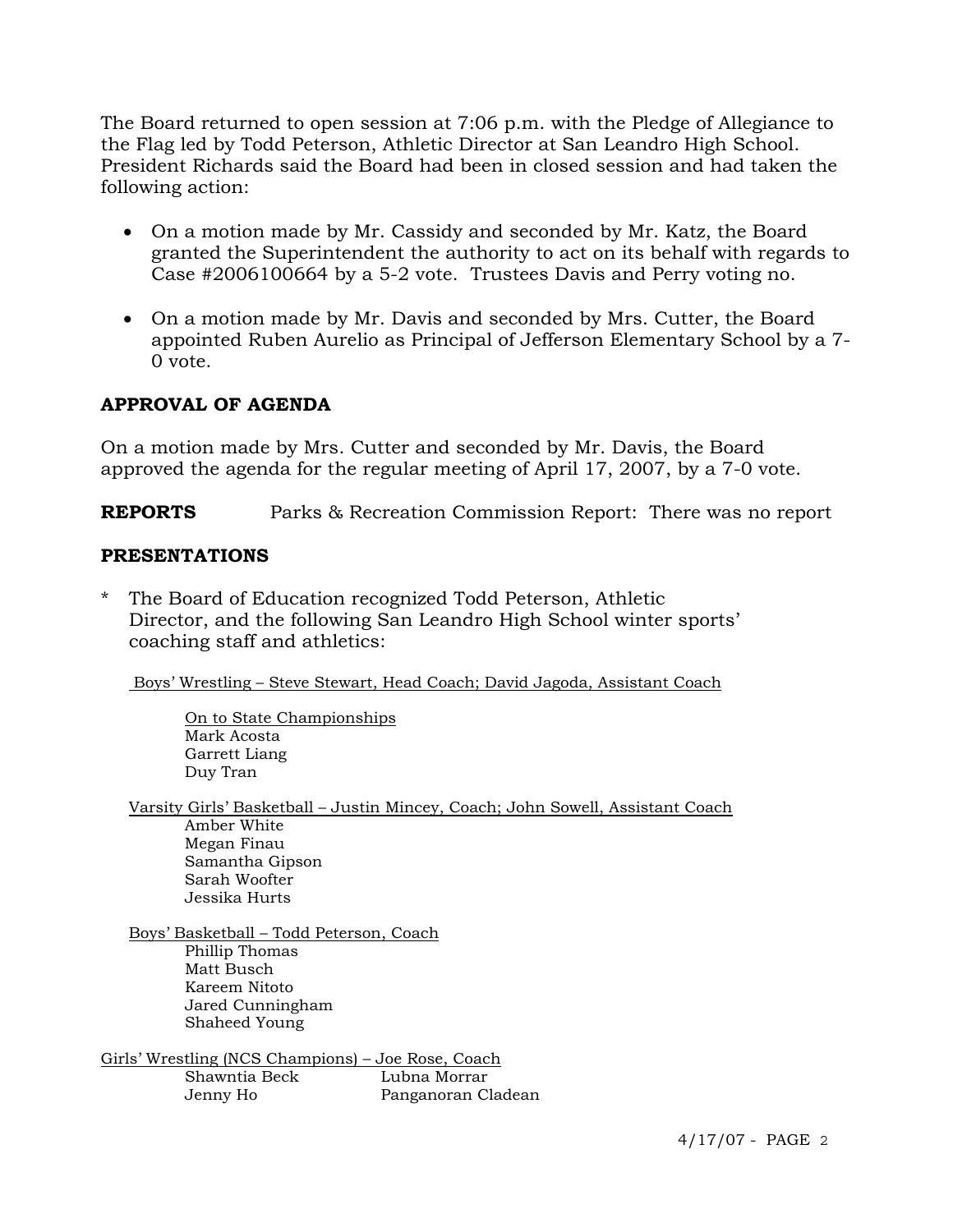Tina Kuang Stevie Ratto Tiffany Villareal Rachel Whyte

 Kristine Lalic Elizabeth Sausedo Hay Su So Michelle Umezu

Boys' Soccer – Diego Cortez, Coach Zuri Cortez Eric Aguado Samuel Duenas

Girls' Soccer – Ron Hattley, Coach Norma Sanchez Hannah Shaffer Melissa Herrera Veronica Santana Veronica Vergara

**REPORTS 8:00 pm Time Specific**  Student Representatives' Reports – Rachel Whyte, San Leandro High School student representative, updated the Board on activities at the high school. Highlights included STAR testing begins next week; Associate Student Body packets are available. The spring musical, *Grease*, begins this weekend. GSA is sponsoring a "Day of Silence, Thursday, April 19. *Every 15 Minutes* Program is moving ahead. Juniors and seniors will attend this two-day event May 10 and 11. Swimming, track, tennis, and badminton competitions are this week noting that all sporting events with Hayward have been cancelled due to the strike. Key Club members will attend their convention in Long Beach this weekend. Students will celebrate the kick off of *Grease* on Friday with many musical activities planned in the quad. "Pirate visits" have started with many upcoming 9th graders shadowing upper classmen during the morning on Tuesdays and Thursdays. Five outstanding seniors visited 8th grade history classes at Muir and shared the importance of academics and 9th grade expectations.

> Youth Advisory Commission – Rachel reported that May 7 will be their next meeting and will focus on nominations for next year's officers.

• Maintenance & Operations Manager, Greg Dyer, reviewed the high priority liability issues and recommendations to mitigate or eliminate these liabilities. The presentation addressed the District's commitment to reduce the frequency and severity of property and liability losses in our District. Security, fire prevention, general safety, pest management, chemical safety, forklift/utility cart procedures, and asbestos hazards were the areas assessed by the inspection.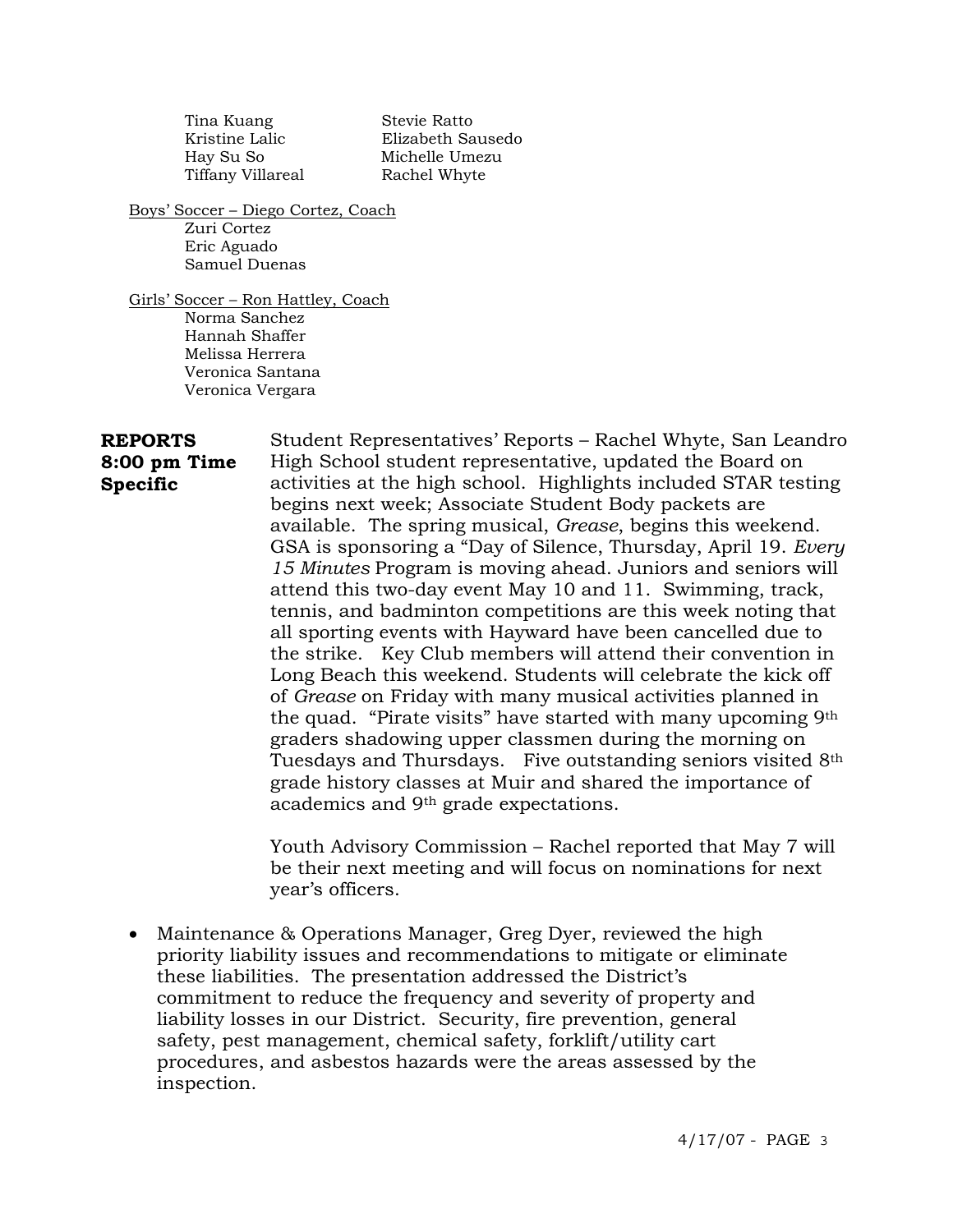He also gave an overview of the District's Five Year Deferred Maintenance Plan and how that commitment goes hand-in-hand and supports the Superintendent's Goal #4, "Ensure safe, clean, and functional facilities that support optimal learning environments for all students and staff."

 Mr. Dyer explained that the Five-Year Deferred Maintenance Plan includes a list of eligible projects the District may complete during a specific budget year beginning in 2006/2007, giving the District the flexibility it needs to complete critical, allowable, maintenance and modernization projects. The proposed Five-Year Deferred Maintenance Plan and budget information was shared, identifying Asbestos, 3 year AHERA, electrical, paving, and cafeteria tables as some of the projects being considered.

 The Board shared possible recycling opportunities and asked clarifying questions including the number of service requests still outstanding. Mr. Dyer said that currently there were 565 outstanding service requests with the oldest being from April 2005.

The Board thanked Mr. Dyer for the information.

# **PUBLIC TESTIMONY ON NON-AGENDA ITEMS**

• Billy Campbell, Teamsters' representative, addressed the Board regarding the District's intention of enforcing the contractual clause that eliminates the Beautification Day process.

# **PUBLIC HEARING**

On a motion made by Mr. Davis and seconded Ms. Perry, the Board opened the public hearing regarding the Deferred Maintenance Five-Year Plan by a 7-0 vote.

\* Billy Campbell, Lead Custodian, addressed the Board as to whether or not the commitment to safety in the Five-Year Deferred Maintenance Plan referred to all employees as well as students. He asked that this area be reviewed.

On a motion made by Mr. Davis and seconded by Mrs. Hague, the Board closed the public hearing regarding the Deferred Maintenance Five-Year Plan, by 7-0 vote.

## **Board Workshop**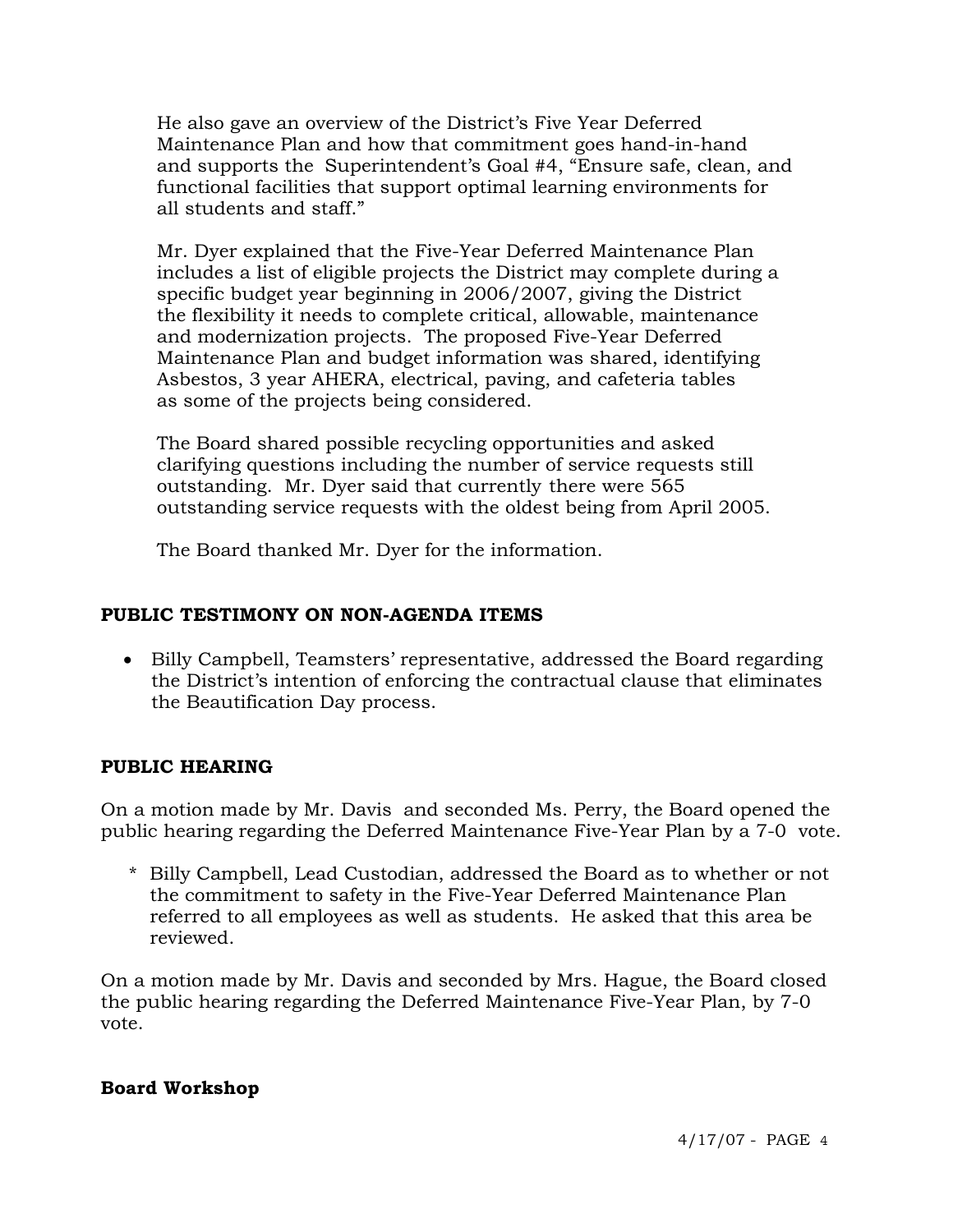Assistant Superintendent Cindy Cathey prefaced the presentation by stating that the process relating to the placement of students, projected enrollment, and classes offered in the District was a very complicated process, and that David Lorden, Director of Student Support Services, and her would be providing an informative presentation that included information on the principals guiding placement decisions (priority/non-priority, lottery system, timelines for submitting priority and non-priority intra-district transfers), timelines for building a draft master schedule, the ongoing enrollment watch, including the critical first ten days of school, budget impact, adding or collapsing classes due to actual enrollment, and 2007-2008 possible enrollment examples.

In addition staff provided answers to some of the frequently asked questions that have recently surfaced from the community including:

- When will decisions to open or close classes be finalized?
- How likely is it that the District will be in a situation to open an extra kindergarten class next year?
- Can we cap the number of students we allow to transfer into any one school?
- If a transfer is approved, will the student be able to continue year after year?
- Will siblings be "grandfathered" into their older sibling's school if the older sibling is attending the school on an intra-district transfer?
- What is the long term plan for housing additional students at Washington and other schools?
- Do we expect to close a first grade classroom at Roosevelt in two years?
- What is the District doing about childcare at Washington?

It was also noted that a copy of the presentation would be posted on the website.

The Board discussed the information presented and asked a few clarifying questions regarding enrollment projections, lottery, placement of siblings, and childcare. They offered different scenarios as solutions which were noted by staff.

#### **PUBLIC COMMENT**

Carolyn Escarcio, Terry Anderson, Jennifer Sherwood, Naissa Foster, Kristin Porter, Maeleine Budnick, Sue & Keiran McDonough, and Lynn Drogo addressed the Board regarding collapsing a kindergarten class at Roosevelt, the impact to both Roosevelt and Washington Elementary schools, and the lack of clarity regarding the projected enrollment process and the Inter-District Transfer Policy.

It was apparent from Board comments following the presentation and public comments that childcare was uppermost on their minds with Mr. Katz stressing that the District must address the needs of students served and begin working to make childcare equitable in all the schools.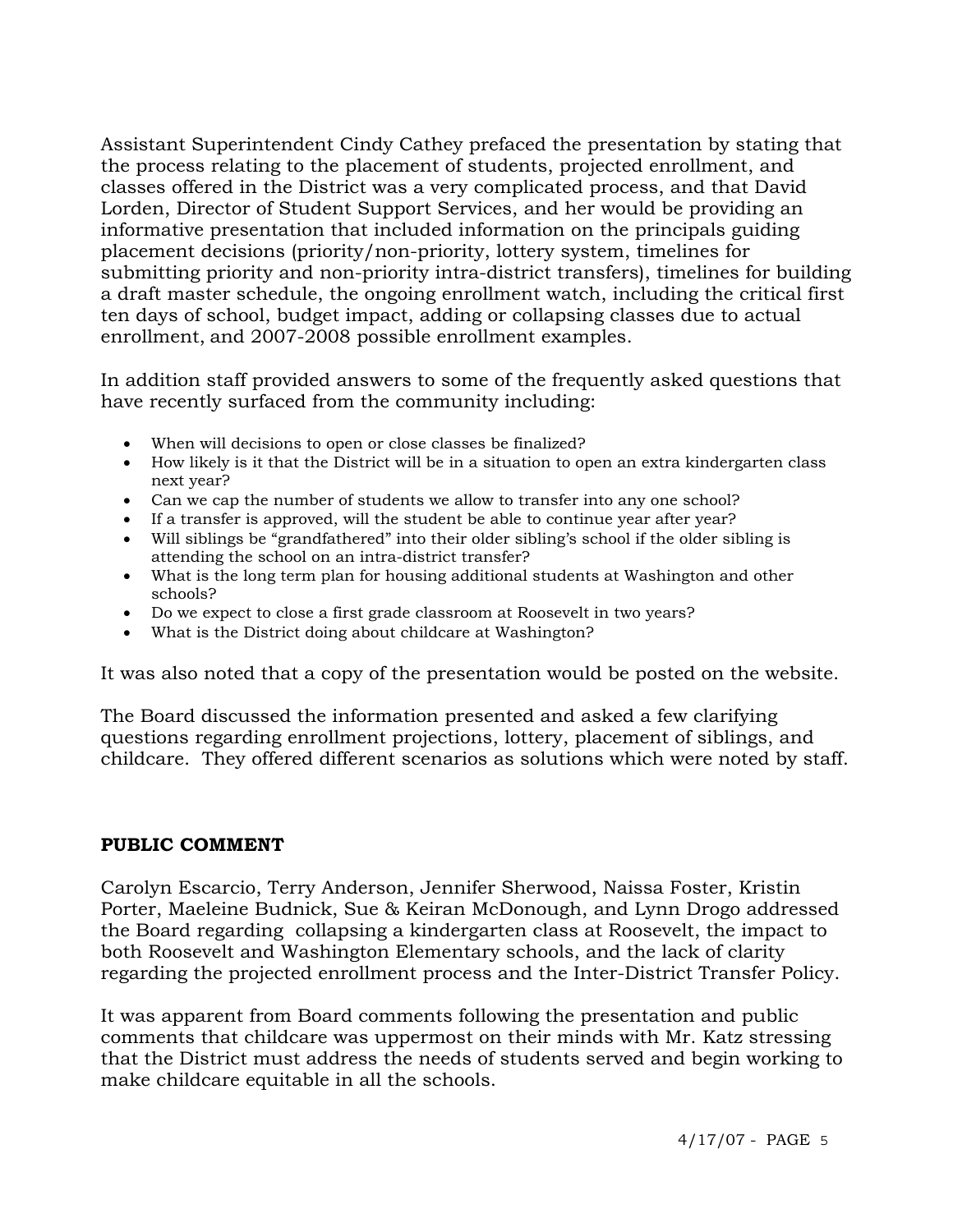Other areas of concern included the long-term facilities plan to address housing additional students at Washington. With regards to providing provisions for siblings of students currently attending Roosevelt on an intra-district transfer, Trustees Perry and Hague agreed that it was important to focus on the development of the whole family as well as creating a "family sense."

Mr. Cassidy felt that both schools were successful. He reported that he had met with parents from both schools and had suggested surveying parents by telephone as to why they want transfers. He would like to revisit the school boundaries of the District and suggested looking at language immersion and GATE magnet programs, adding that "we need to make all of our schools a place where parents want their children to attend and begin celebrating the good that is happening".

Ms. Perry reminded the speakers that this was preliminary information and that the real impact would not be known until September 10.

Mrs. Cutter felt that grandfathering siblings was very important and that those numbers should be included in the enrollment projections.

Staff indicated that they would provide the Board with an update on childcare, space availability and facilities plan at Washington Elementary school.

The Board thanked everyone for attending, with President Richards encouraging parents to "stay involved with your student's activities."

The Board took a break at 9:50 p.m. and reconvened at 10 p.m.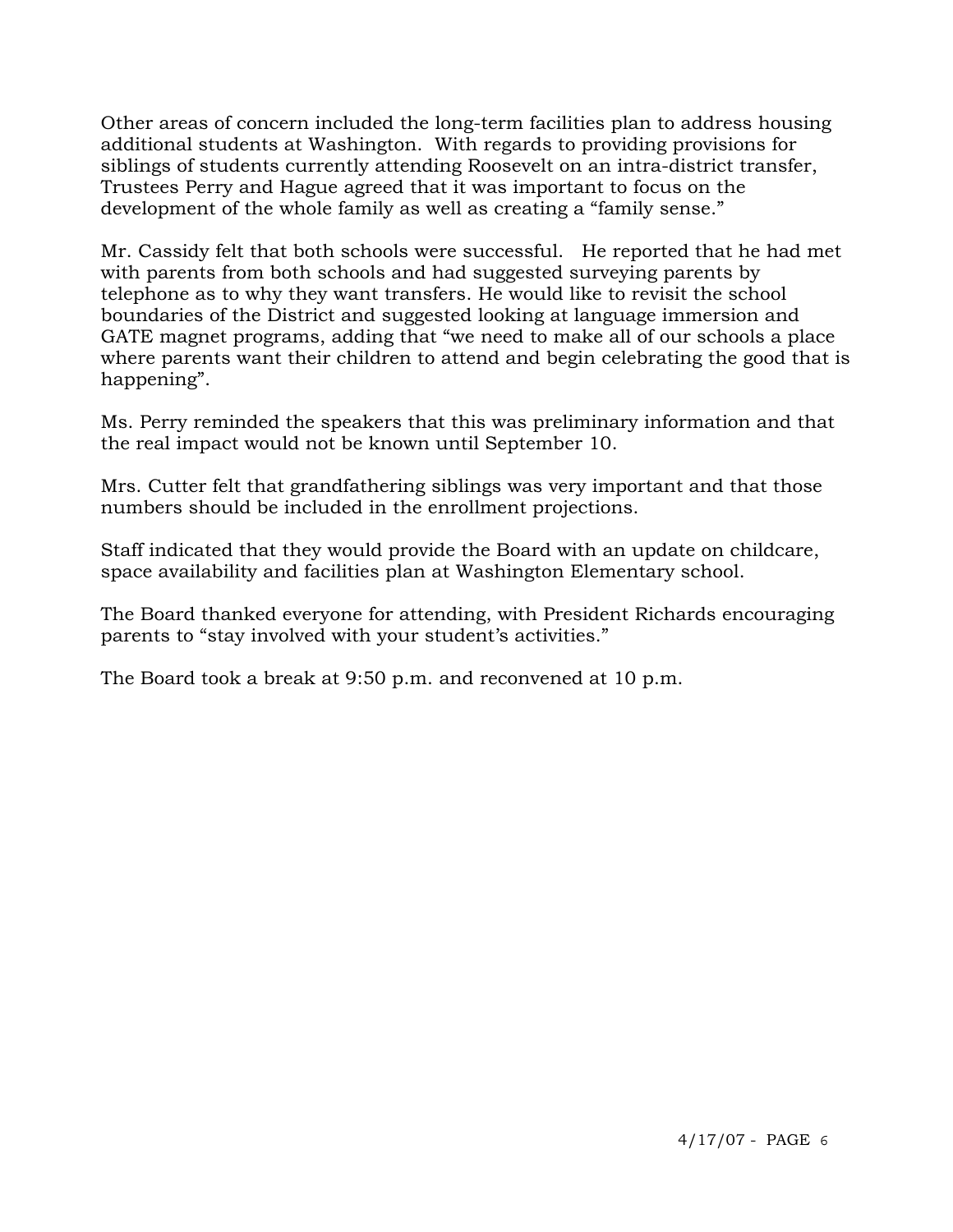### **CONSENT ITEMS**

Mr. Davis asked that Consent Item 4.3-C, Resolution #07-17 to Declare Certain Equipment Surplus and/or Obsolete be removed from the Consent Calendar.

### Human Resources

- 2.1-C Acceptance of Personal Report
- 2.2-C Resolution #07-13 designating May 9, 2007, as Day of the Teacher.
- 2.3-C Resolution #07-14 designating May 9, 2007, as School Nurse Day.
- 2.4-C Resolution #07-15 designating May 21 to 25, 2007, as Classified School Employees' Week.
- 2.5-C Resolution #07-16 designating May 14 to 18, 2007, as Management Employees' Week.

#### Business Operations

- 4.1-C Ratification of March 2007 Payroll
- 4.2-C Approval of Bill Warrants
- 4.4-C Resolution #07-18, Deposit of 2007 General Obligation Bond Series A Funds in the Local Agency Investment Fund (LAIF)
- 4.5-C 5-Year Deferred Maintenance Program

#### Facilities and Construction

5.1-C Staff Recommendation: Architectural Programming & Design Services Contract services with Harris & Associates for the Measure B Bond Program.

On a motion made by Mrs. Cutter and seconded by Mrs. Hague, the Board approved the remaining consent items by a 7-0 vote.

#### Business Operations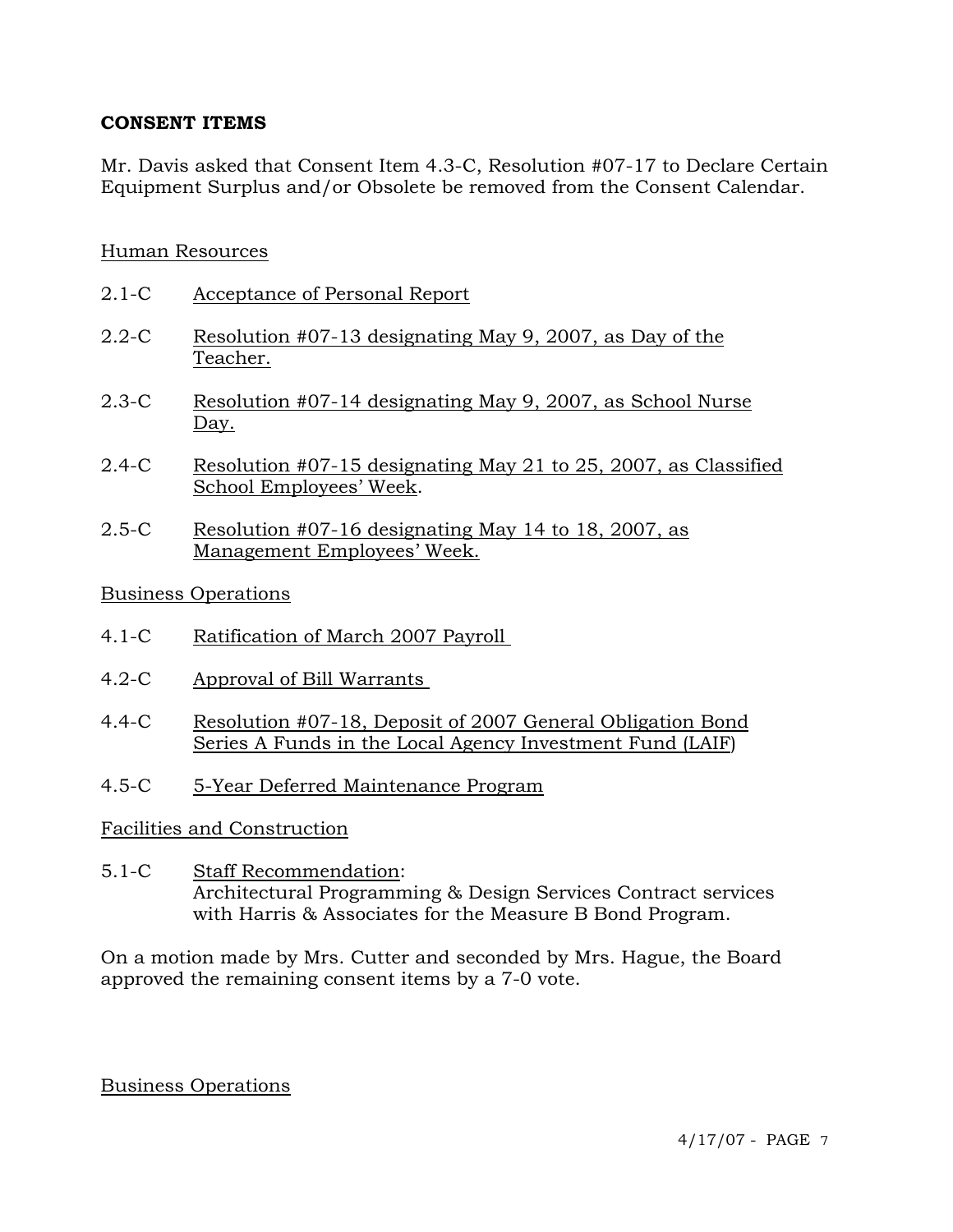### 4.3-C Resolution #07-17 to Declare Certain Equipment Surplus and/or Obsolete

The Superintendent confirmed for Mr. Davis that it was District policy that all electronic items listed for discard would be disposed of properly.

On a motion made by Mr. Davis and seconded by Mrs. Cutter, the Board adopted Resolution #07-17 to Declare Certain Equipment Surplus and/or Obsolete by a 7-0 vote.

# **REPORTS**

- 1) Correspondence Clerk Perry reported receipt of the following emails from Deborah Daily regarding policy incorrect on website; from Susan Deming regarding April 3, 2007, Board meeting; from Wes Blair regarding SLUSD Beautification Day Policy Reform; from Catherine Luce regarding concerned over meeting with Lim and Roosevelt parents and workshop on school neighborhood; from Barbara Templeton regarding attending NSBA Conference; from Employee #391l regarding amendment to Wrongful Termination Claim; from Ruchi Jijjar regarding "Give Kids A Smile Event 2007"; from Lynn and Jim Drogo regarding "opposed to transfer policy" and questions; and from SLCan regarding E-News;
- 2) Superintendent's Report Superintendent Chris Lim announced that responding to a Proclamation by the President of United States honoring the victims of the tragedy at Virginia Tech, she had authorized the flags to be flown at half-staff until sunset on Sunday, April 22. Staff has alerted all administers and Leadership Team by email stressing the importance of looking at internal security procedures.

She reported that the Board and staff had a very meaningful discussion with Jeff Hild, Education Representative for Congressman Pete Stark around federal issues including Title I, No Child Left Behind, and CSBA's flexibility H. R. 648. Ms. Lim thanked Trustee Perry and staff for a job well done.

- 3) Board Committee Reports
	- Facilities/Technology Mr. Davis reported that the committee met on April 12. They reviewed and discussed the Measure B contracts, noting that the Harris contract had been approved tonight and that they have requested additional information for the others. They discussed the "Thank You San Leandro" Measure B signage and have narrowed it down to two choices and the Board will have the

4/17/07 - PAGE 8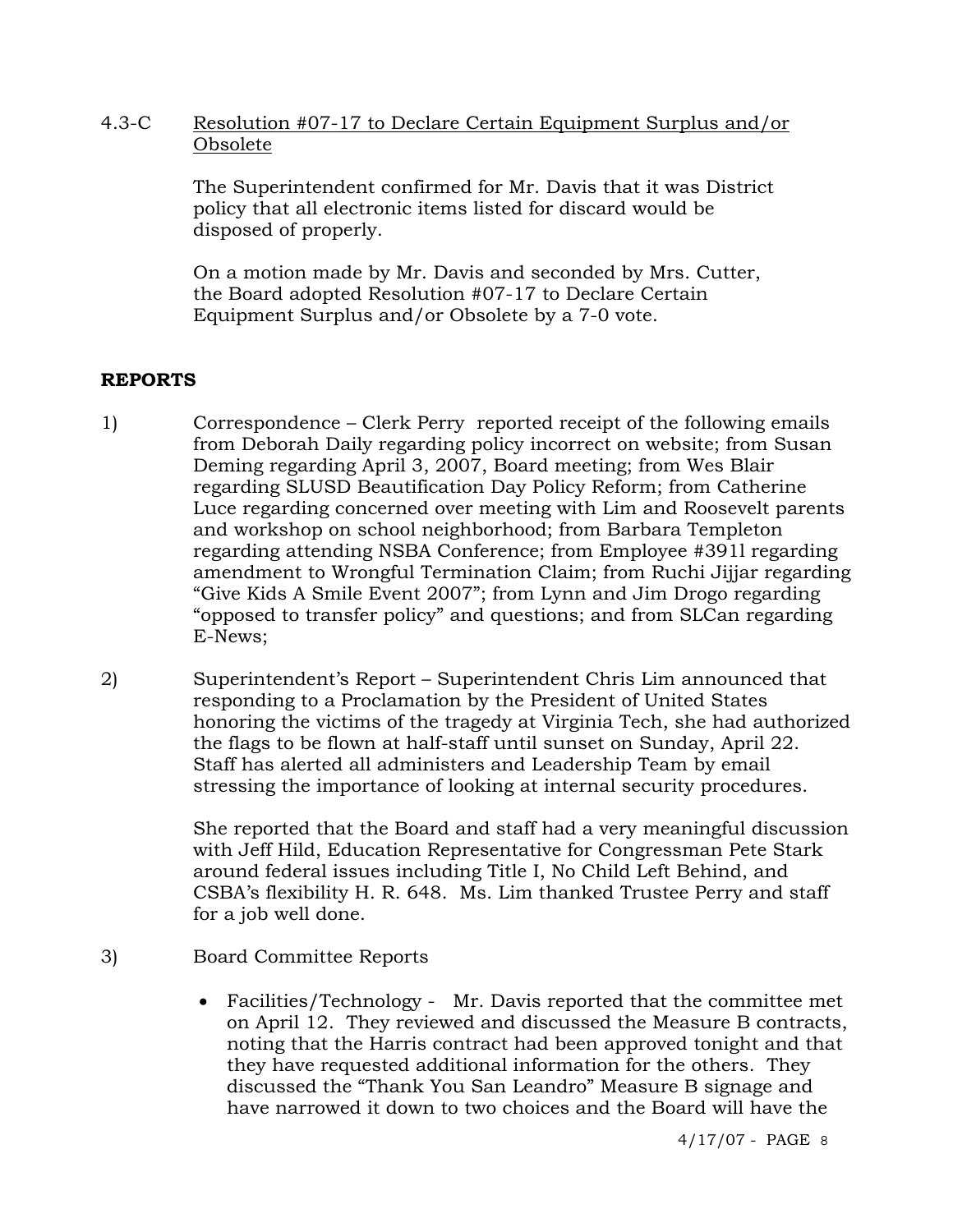opportunity to select one at the May 1 Board meeting. They reviewed the agenda and date for the Board workshop on Measure B Projects Master Schedule, and the PLA-Project Labor Agreement. Their next meeting will be April 19.

- Finance Mr. Richards reported that the committee met on April 11 and discussed GAP funding, investment of G.O. Bond funds into state-run Local Agency Investment Fund (LAIF) which is on the agenda tonight, and 2007/08 Adopted Budget calendar and process. They also had a presentation from KNN regarding longterm debt.
- 4) Board Representatives' Reports
	- Eden Area Regional Occupational Program Mr. Richards reported that they met on April 5 and acknowledged a San Leandro High School student as "Student of the Month" for marketing. They discussed DECA state winners who are advancing to the national competition, and they had their first reading of a new professional governance standards policy .

# **ACTION ITEMS**

## 1.1-A 2007-2008 Traditional Year and Year Round Education Student Calendar

Mr. Richards noted that this action item would be pulled from the agenda at the request of the San Leandro Teachers' Association, giving them time to poll their members before bringing it back at a later date for Board action.

## **CONFERENCE**

These items are submitted for advance planning and to assist the Board in establishing future agenda items. The Board may, however, take action on the following:

General Services

1.1-CF Schedule of Regular Board Meetings The Board discussed and considered approving the schedule of the regular Board meetings for 2007/2008.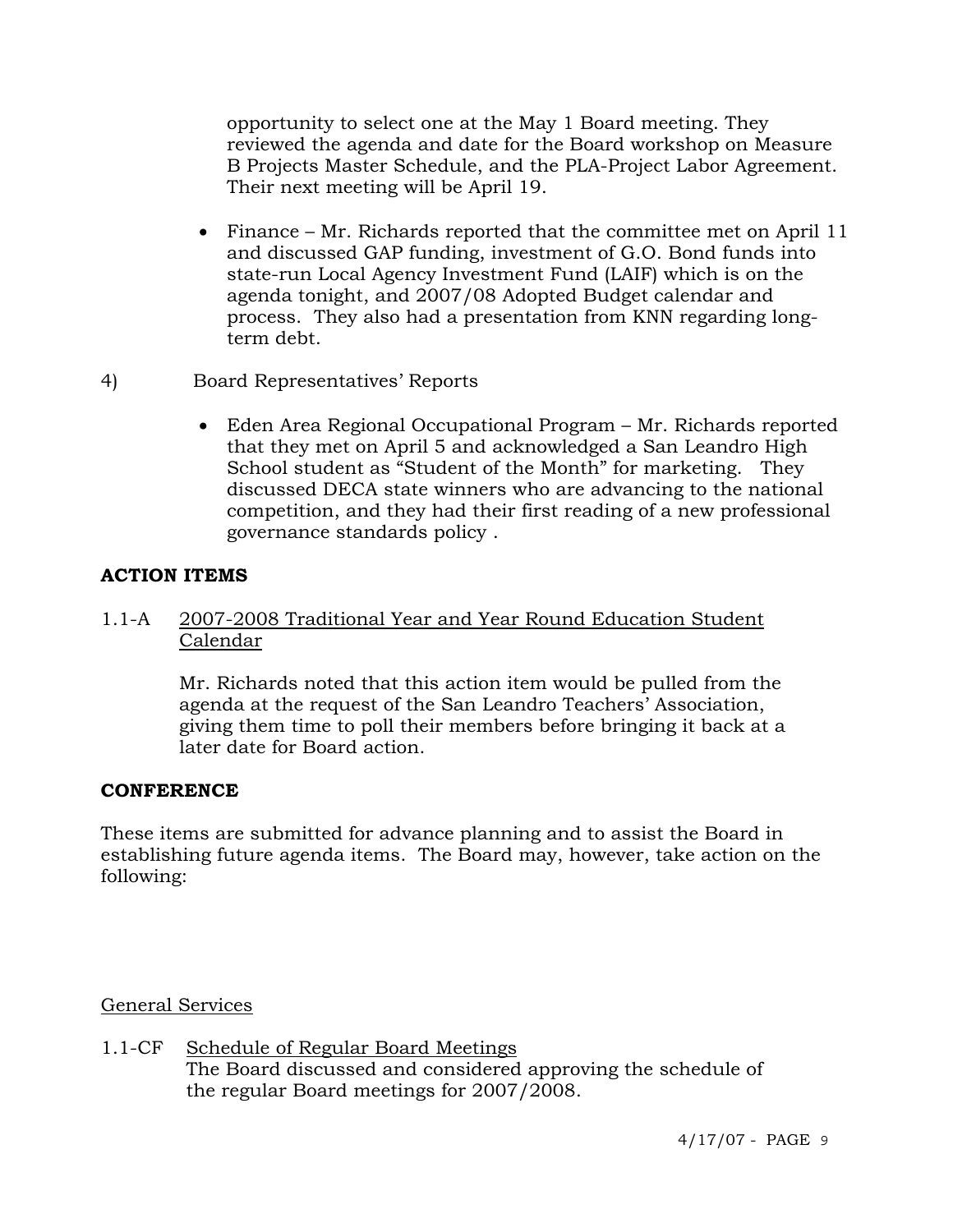Mrs. Cutter noted that the Martin Luther King Jr, Day Holiday would be observed on January 21, 2008, and not January 14, so the Board meeting could be on Tuesday, January 22, as it would not conflict with the City Council meeting.

On a motion made by Mrs. Cutter and second by Mr. Katz, the Board approved the schedule of the regular Board meetings for 2007/2008, as amended, by a 7-0 vote.

# **INFORMATION**

### Business Operations

| $4.1-I$                | <b>Staff Recommendation:</b>                |
|------------------------|---------------------------------------------|
| Miscellaneous Receipts | Miscellaneous receipts in the amount of     |
|                        | $$36,778,139.77$ have been deposited in the |
|                        | Treasury of Alameda County.                 |

## **ADDITIONAL SUGGESTIONS AND COMMENTS FROM BOARD MEMBERS**

- Mrs. Hague reported that Muir had a GATE parent meeting; however, she was unable to attend, reminding the Board of the challenge facing members when other school actitivities conflict with Board meetings. She also noted the San Leandro High School's production of *Grease* starts this Friday, and hoped that the Board would be able to attend.
- Mr. Cassidy reiterated his thoughts and suggestions made earlier with regards to making Washington more attractive so that parents would want to send their children there.
- Ms. Perry thanked everyone who participated in the Jeff Hild meeting, noting that it made a very strong impact and he took back with him a lot of information. Packets of information for those Board members who were unable to attend were placed in their boxes. She said that CSBA would be recognizing student board members and representatives at their April 19 meeting, and announced that they had appointed her as Governance Relationship Chair to Senator Ellen Corbett.
- Mrs. Cutter commended the District maintenance staff for addressing the graffiti at Washington so quickly. She attended the NSBA conference and heard Bill Clinton share his thoughts on health care, particularly regarding diabetes and childhood obesity.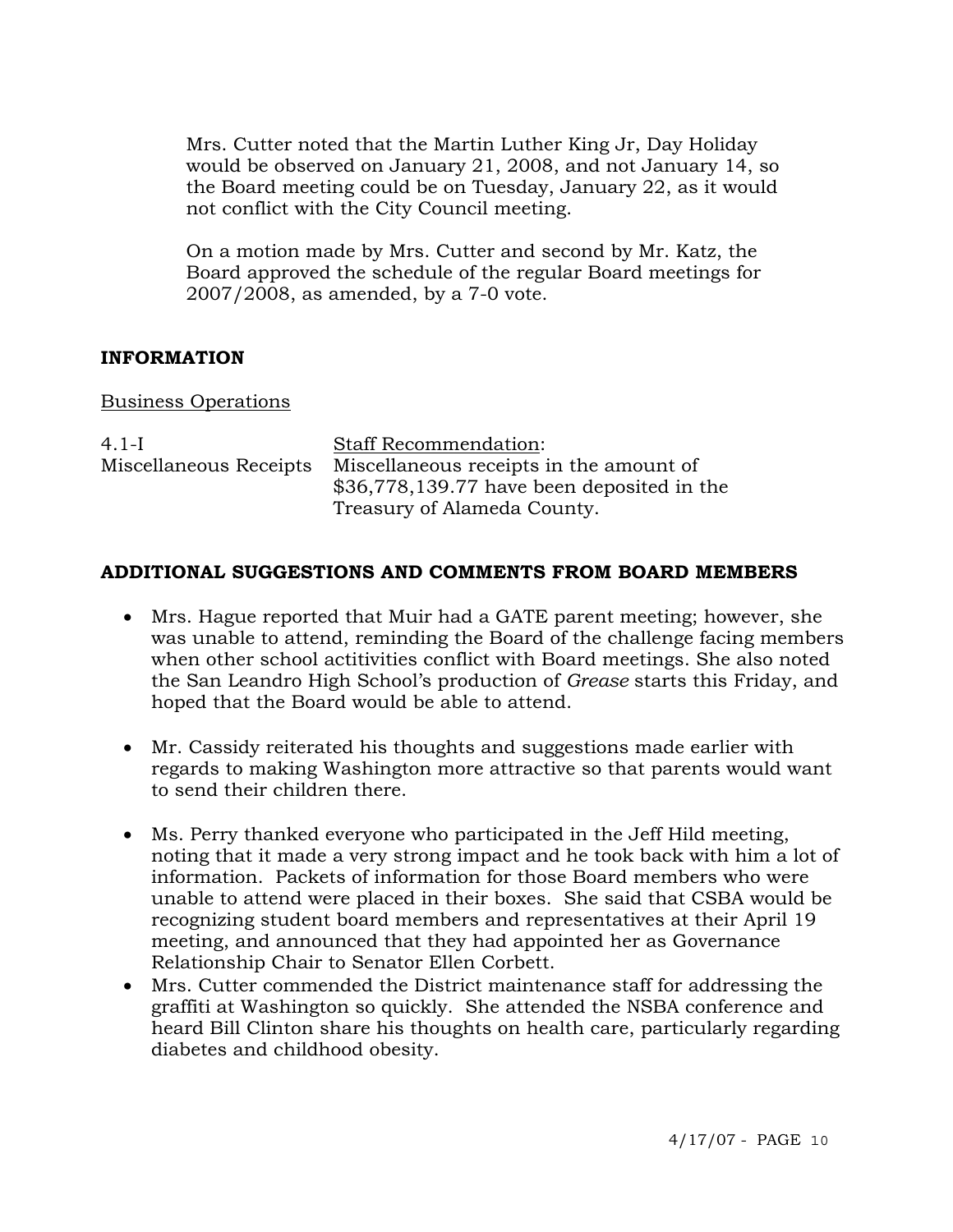• Mr. Katz remarked how all the challenges facing the Board and District had became apparent to him tonight, based on all of the input received, with regards to instilling the kind of pride and feelings demonstrated by the Roosevelt parents throughout the District, adding that in the interest of equity, he wanted to make sure that any proposed changes were communicated District-wide.

 He announced that the San Leandro High School Robotics team gave their "Rookie of the Year" award-winning demonstration to the City Council; Earth Day is on Sunday, April 22; and Arbor Day tree planting will take place on Tuesday, April 24 at 4 p.m.

The Board recessed into Closed Session at 10:23 p.m. and returned to open session at 11:32 p.m.